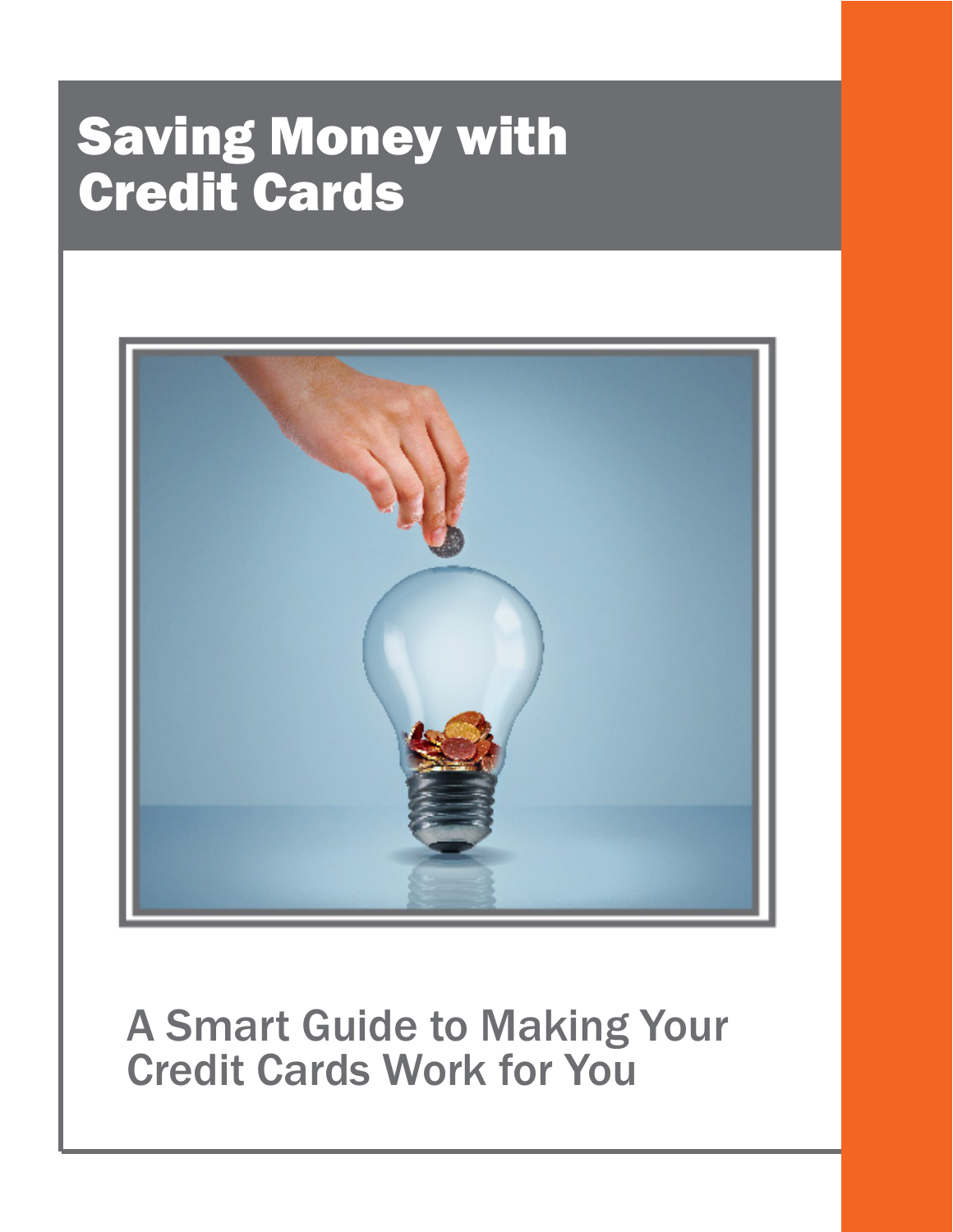# Table of Contents

| <b>1. The Benefits of Your Credit Cards</b>                             | Pg. 3        |
|-------------------------------------------------------------------------|--------------|
|                                                                         | <b>Pg. 4</b> |
| How Credit Cards Can Get you in Trouble <b>Example</b> Pg. 5            |              |
| <b>2. Clean Up Current Credit Card Debt</b>                             | <b>Pg. 6</b> |
|                                                                         | <b>Pg. 6</b> |
|                                                                         | Pg. 7        |
|                                                                         | Pg. 7        |
|                                                                         | <b>Pg. 8</b> |
| <b>3. Start Using Your Cards to Save</b>                                | <b>Pg. 9</b> |
|                                                                         | <b>Pg. 9</b> |
| Pay Cards off Completely Each Month Pay Cards off Completely Each Month |              |
|                                                                         |              |
|                                                                         |              |

2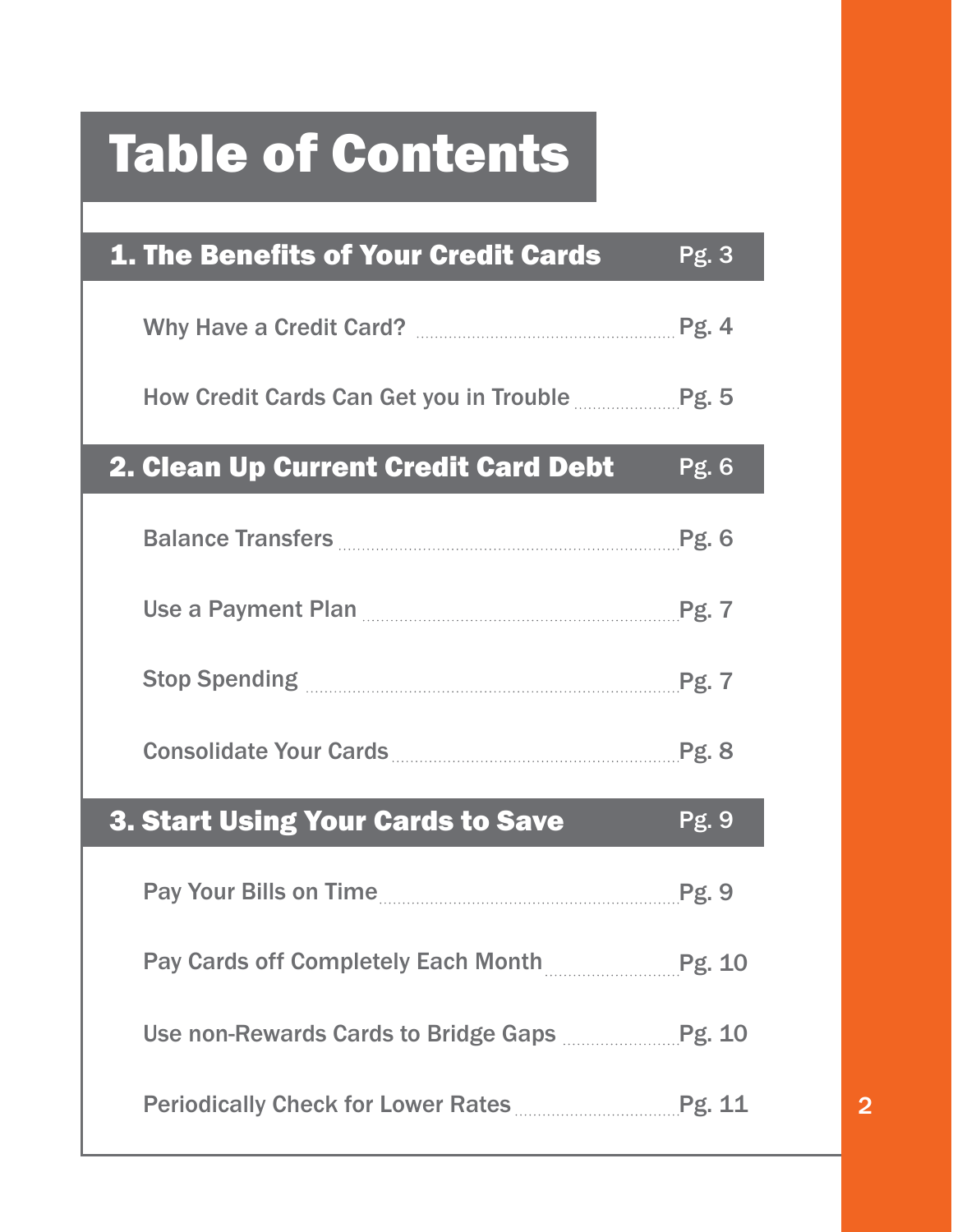#### <span id="page-2-0"></span>The Benefits of your Credit Cards

You know how to SPEND money with credit cards. That's easy! But how about SAVING money with credit cards? The fact is, credit cards are a great tool for saving money and, when used correctly, they can actually MAKE you money.

Rewards credit cards are pretty much the only type of credit vehicle that can make money or result in other rewards for the consumer. Most loans made to the consumer are pretty straightforward – interest is charged monthly and compounds over time. Because purchases made using a loan are generally quite large, they take some time to pay off and can accrue substantial interest. With a rewards credit card, however, purchases are generally smaller; as long as you pay off your balance by the payment due date, you avoid interest while earning rewards for your account activity.

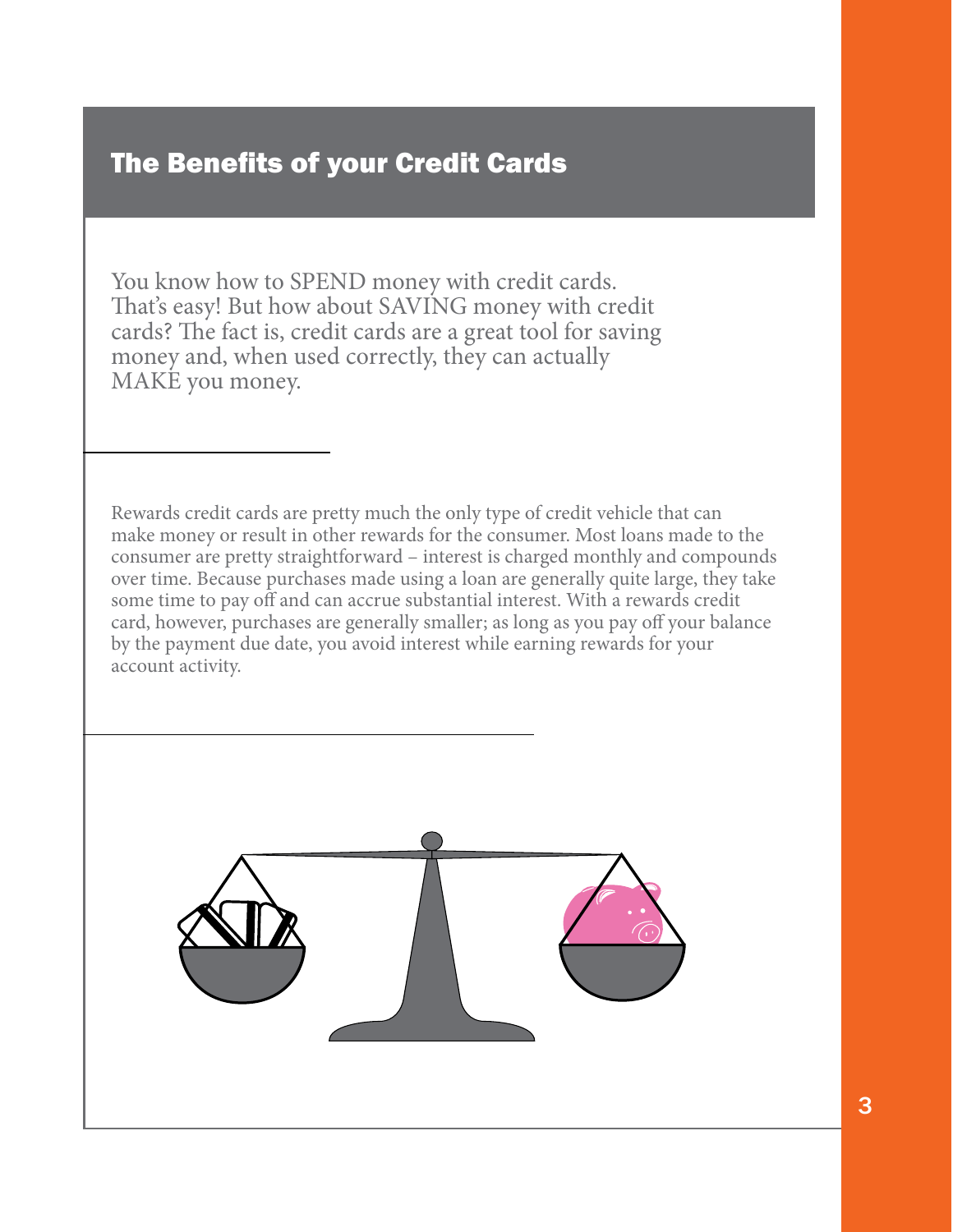## <span id="page-3-0"></span>Why Have a Credit Card?

Though the concept of credit existed as far back as the 1800s, the plastic credit cards we are accustomed to today appeared on the scene only about 50 years ago. There are a lot of reasons to have a credit card in today's world. Here are just a few:



xxxx xxxx xxxx xxxx VERMONT *Platinum* <sub>09/19</sub><br>Jane Smith

When used correctly, they can help you build a good credit score.

If your credit card is stolen, your liability for the thief 's purchases is limited. Not so with cash!



Credit cards enable you to delay payment on large items you can't immediately afford.



A rewards card offers cash back or other benefits when you use it.

Wondering how your credit card company funds their rewards program? Read this article at f[orbes.com](http://www.forbes.com/sites/robertharrow/2016/02/11/whos-paying-for-your-credit-card-rewards/#72706c5a3e42).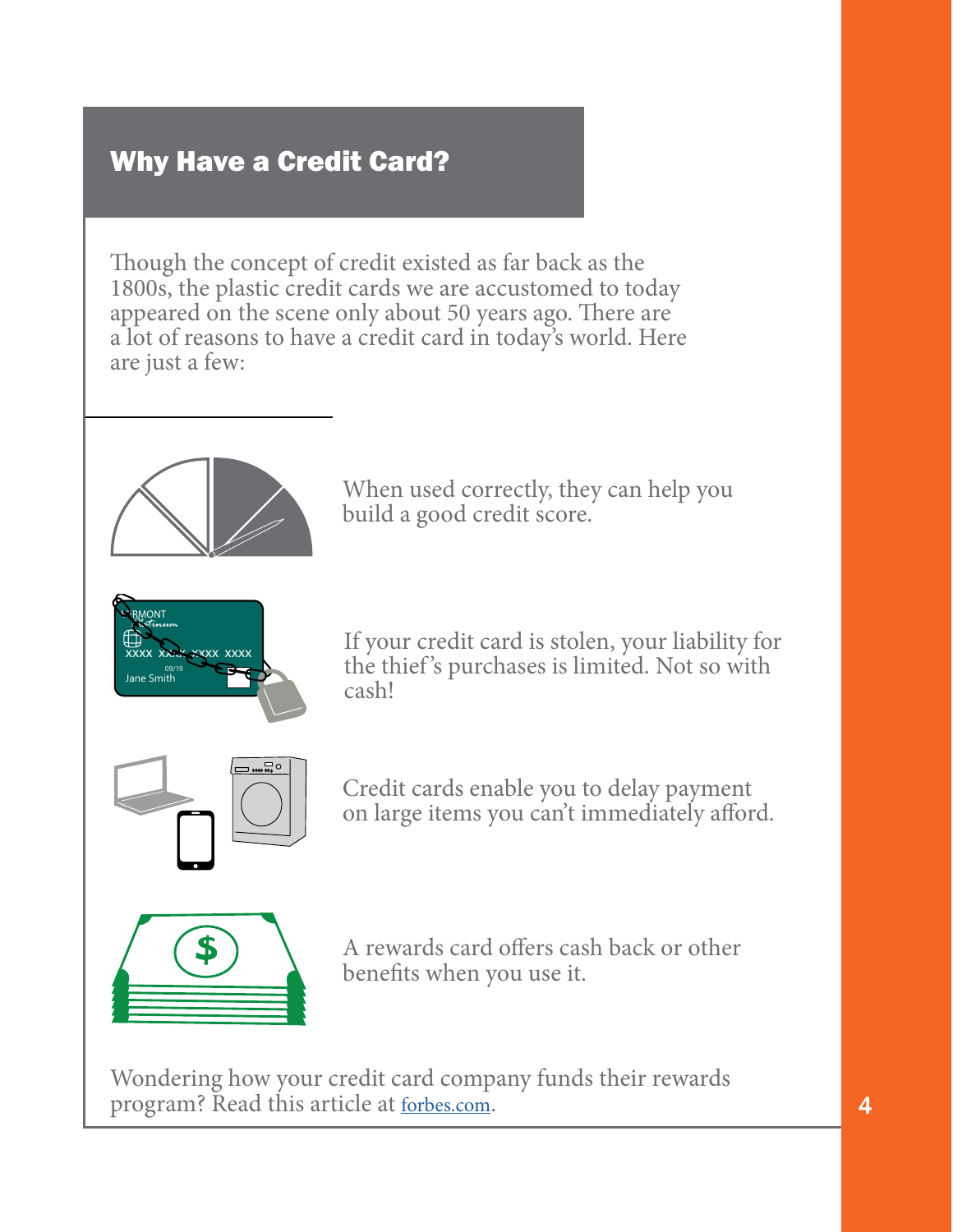#### <span id="page-4-0"></span>How Credit Cards Can Get You in Trouble

According to [bankrate.com,](http://www.bankrate.com/financing/credit-cards/americans-credit-card-use-evolving/) people are using their credit cards more wisely. It is still worth noting that credit cards are notorious for causing financial havoc when used incorrectly.

Your credit card provider can offer great rewards, but if you don't pay your balance by the end of the month, you will be hit with fees and interest. To top it off, credit card debt, because it is unsecured\*, is generally associated with a much higher interest rate than any other loan vehicle.



#### **A Note on Cash Advances:**

You can also get in trouble when you take a cash advance on your credit card. You can take out a cash advance using your ATM card, at a teller line in your financial institution, or by using the checks the credit card company sends you periodically. Cash advances are problematic because they often incur significantly higher interest rates, which accrue on a daily basis with no grace period (in other words, the interest isn't assessed at the end of the month, it accrues immediately after you have taken out the cash).

\*unsecured debt is debt that is not backed by an asset (like a car or a house).

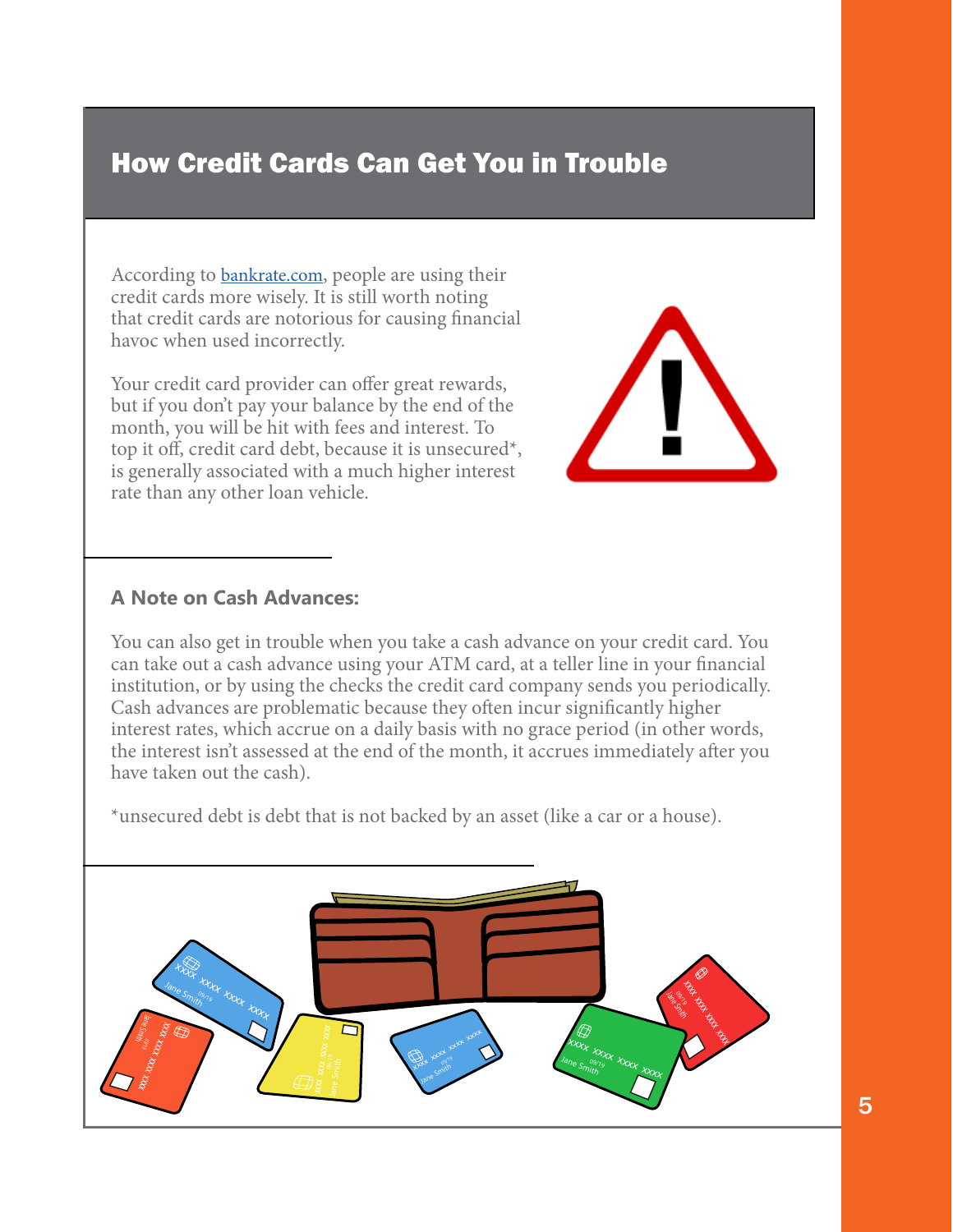#### <span id="page-5-0"></span>Ways to Clean up Your Current Credit Card Debt

Before you begin saving or making money with your credit card, you must eliminate your current credit card debt. For some, this could take a while. For others, you may have only a few months of payments before you're in the clear. Either way, now is the time to start and the tips that follow can help you get started.

#### <span id="page-5-1"></span>Balance Transfers

Rewards cards generally charge high interest rates, with the average ranging around 16% (or higher, if you have poor credit). A non-rewards credit card can offer much lower interest rates, sometimes a third of what you would pay to a rewards card provider. By transferring your debt to a low-interest, non-rewards card, you can save on interest charges during the time it takes you to pay off your debt.

#### **Why not transfer to a rewards card with a 0% APR introductory offer?**

Some credit card companies offer 0% APR for transfers for a set period of time – often around a year or a year and a half. Depending on the agreement you sign with the company, you may be able to use the card interest-free for that period of time. The trouble with these offers is that there is often a transfer fee (fees vary,

but you could expect to pay around 5%), so transferring the funds can cost you money to begin with. After that, you do enjoy the 0% interest rate, but if you don't pay the card off within the allotted time, you may be penalized with retroactive interest. If you escape any direct penalties for not paying the card off within the introductory period, you will be responsible for paying the higher interest rate once the offer has ended.

**Note:** Be sure to read the fine print on any credit card you apply for. There may be conditions placed on the introductory rate or other bonuses that disqualify you from the offer. Make sure that you understand all fees and penalties before you sign on the dotted line.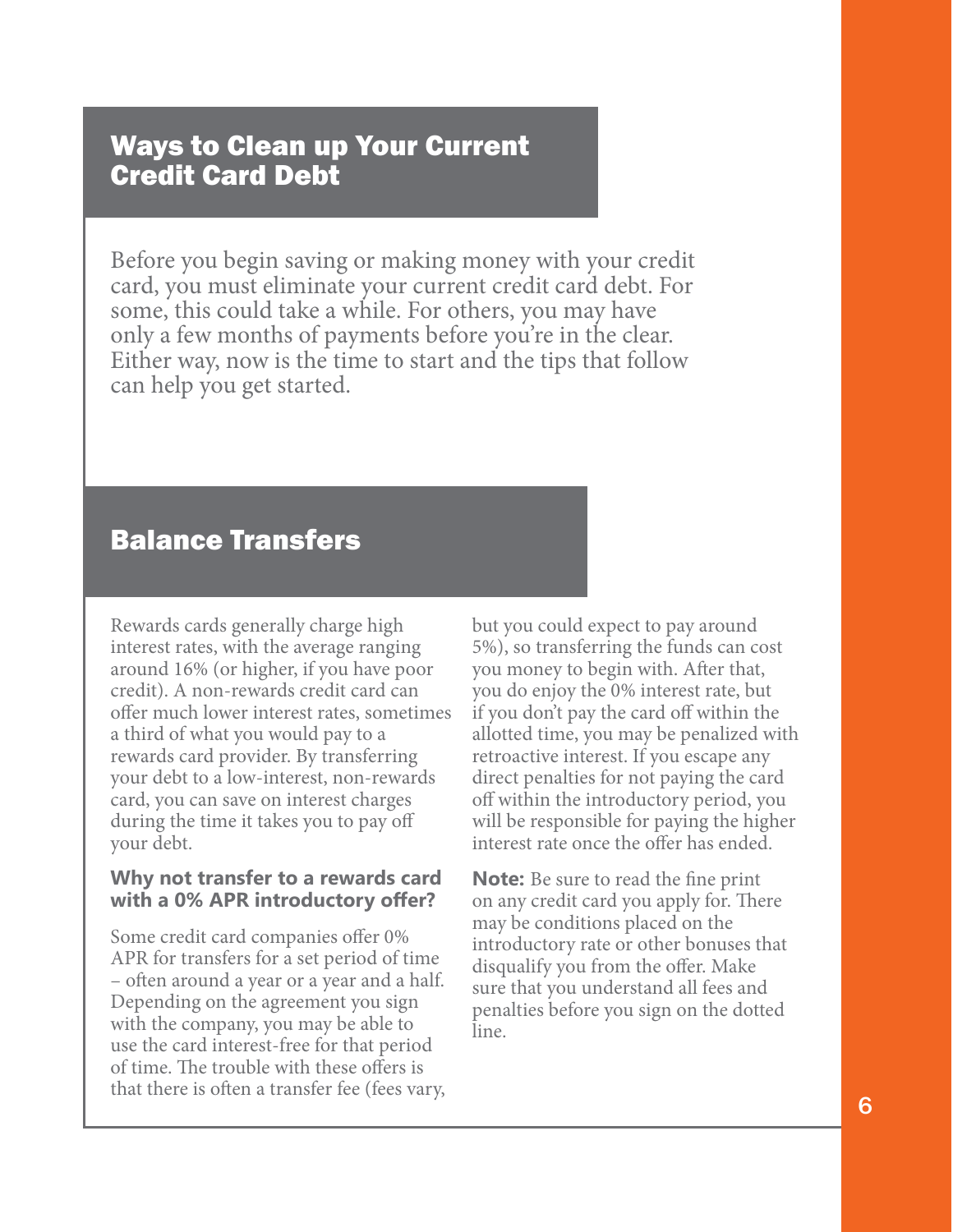#### <span id="page-6-0"></span>Use a Payment Plan

Determine how much you can afford to pay off each month and commit to making that payment as if you have no choice. The payment will ideally be much higher than the minimum amount due to enable you to cut the balance on your card down as quickly as possible.



**Note:** You can simplify the payment process by setting up automatic payments, through your financial institution's online banking portal, to post monthly payments to your credit card account until your credit card balance zeroes out.

#### <span id="page-6-1"></span>Stop Spending

This may take some self-control at first, but the point here is to save, or even make, money using your credit cards and spending more money won't help you achieve that until you have a zero balance. Enact a cash-only or debit-only policy for all purchases until your credit card bill is under control.



**Note:** While you are cutting down your debt, you can practice saving money in all areas of your life, not just with larger purchases that you might normally have placed on your credit card. By saving more money on utilities, groceries, social activities, and in other areas of your life, you will have more [money to pay down your debt.](http://http://blog.vsecu.com/nine-thrifty-ideas-for-getting-ahead-on-payments)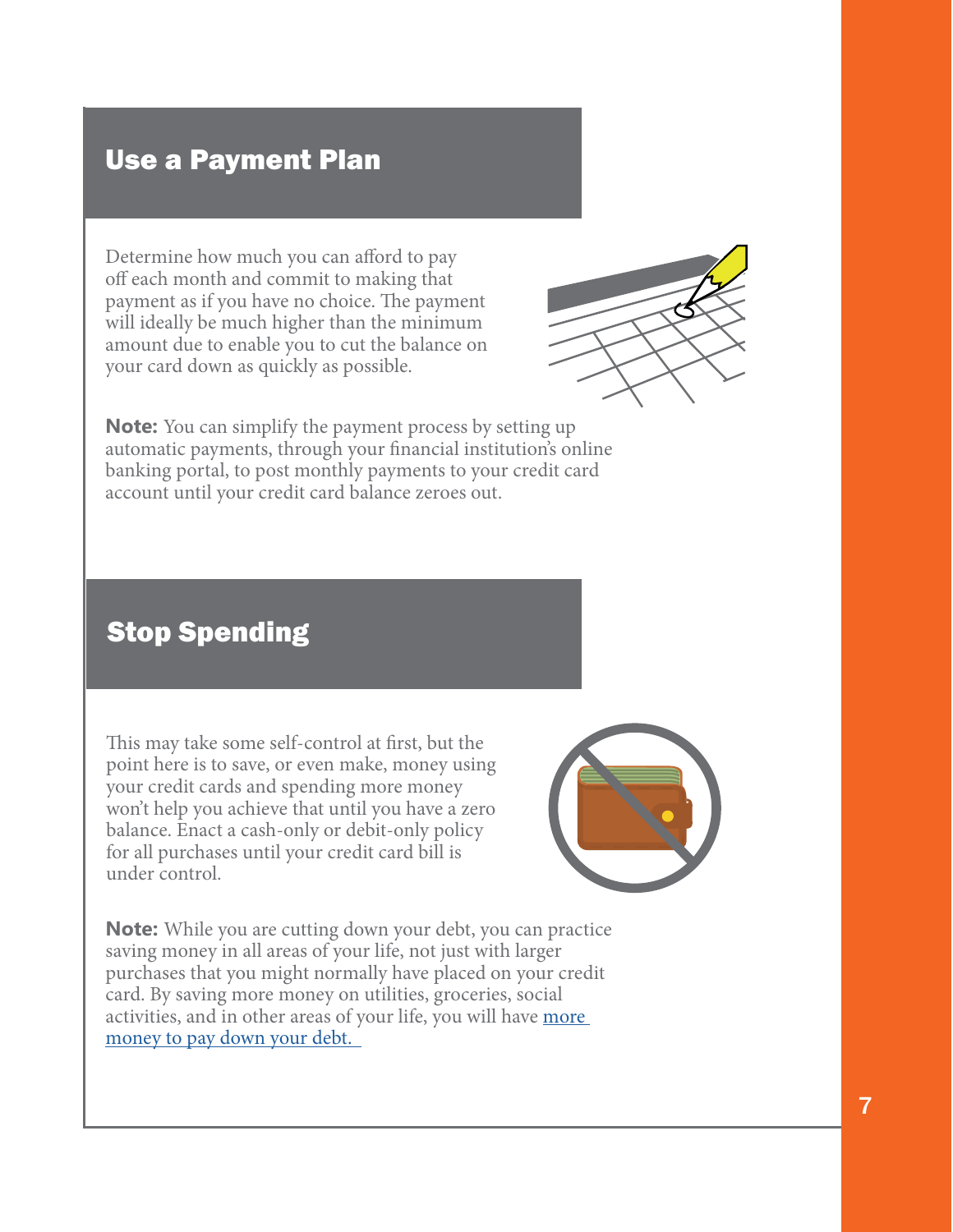#### <span id="page-7-0"></span>Consolidate Your Cards

If you have a colorful collection of credit cards fattening your wallet or purse, it's time to pull them all out, determine which ones can benefit you and which ones are just causing problems.



According to c[reditcards.com](http://http://www.creditcards.com/), taking out too many credit cards can harm your credit score. Unfortunately, there doesn't appear to be a magic number of credit cards but if you have more than six, it's time to close some credit card accounts. Aside from the effect multiple cards will have on your credit score, they also present multiple opportunities to spend money, which won't help you achieve your zerobalance goal!

As you pare down your credit card collection, consider why you got the card in the first place, whether that reason is still valid, what the card offers you that another card can't, and how high the interest rate is. Some other things you can consider include:

- **OIf you have multiple rewards cards,** which one offers the best rewards and the lowest interest rates? Keep the one that offers the best balance.
- **Are your store-issued cards saving** you as much money as a lowinterest, non-rewards card? Weigh the savings you enjoy on each purchase against the interest rates.





The cards that you keep will ideally be a mix of low-interest, non-rewards cards and rewards cards that offer deep savings on purchases and/or rewards for use. This mix will enable you to reap the rewards of the higher-interest cards but will also offer you a low-interest option for balances you can't afford to pay off before the payment due date.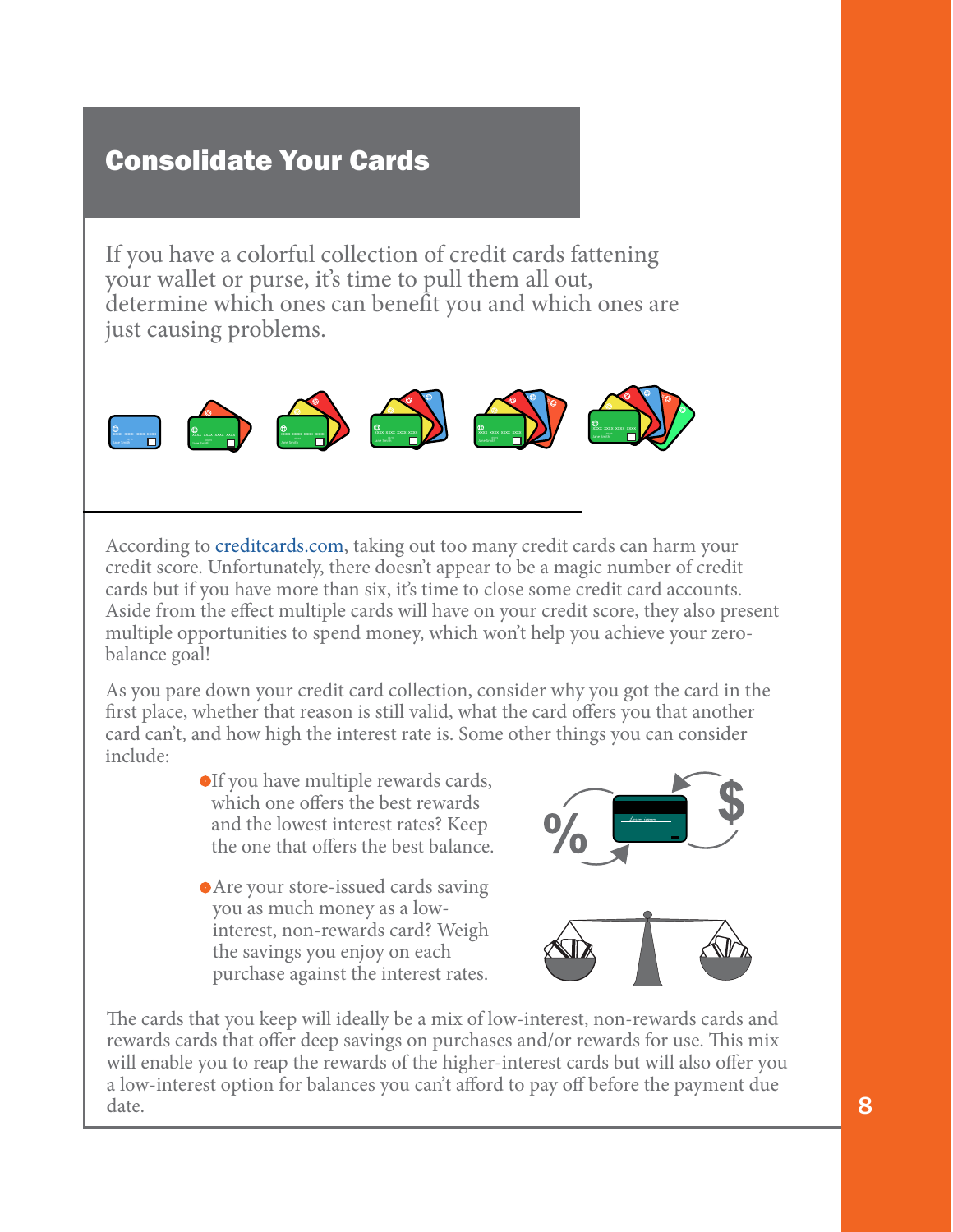#### <span id="page-8-0"></span>Time to Start Using Your Cards to Save

Once you have your credit card debt paid off, you can begin saving and earning money while you improve your credit score. To accomplish that, you must be wise about how you use your card.

#### <span id="page-8-1"></span>Pay Your Bills on Time

Always, always, always, make your credit card payments by the due date. Tardy payments will result in late fees as well as interest charges. In addition, your credit score is damaged every time you pay late, which makes it more difficult for you to get good interest rates on loans or credit cards in the future. Avoid paying extra by paying on time without fail.

**Note:** Don't forget to look your bill over when you get it. After all, you want to make sure you're only paying off the purchases YOU have made, not purchases made by someone who has stolen your credit card or identifying information.



Set Specific Days to Pay Bills



Make a List of Bills



Use an App to Track Spending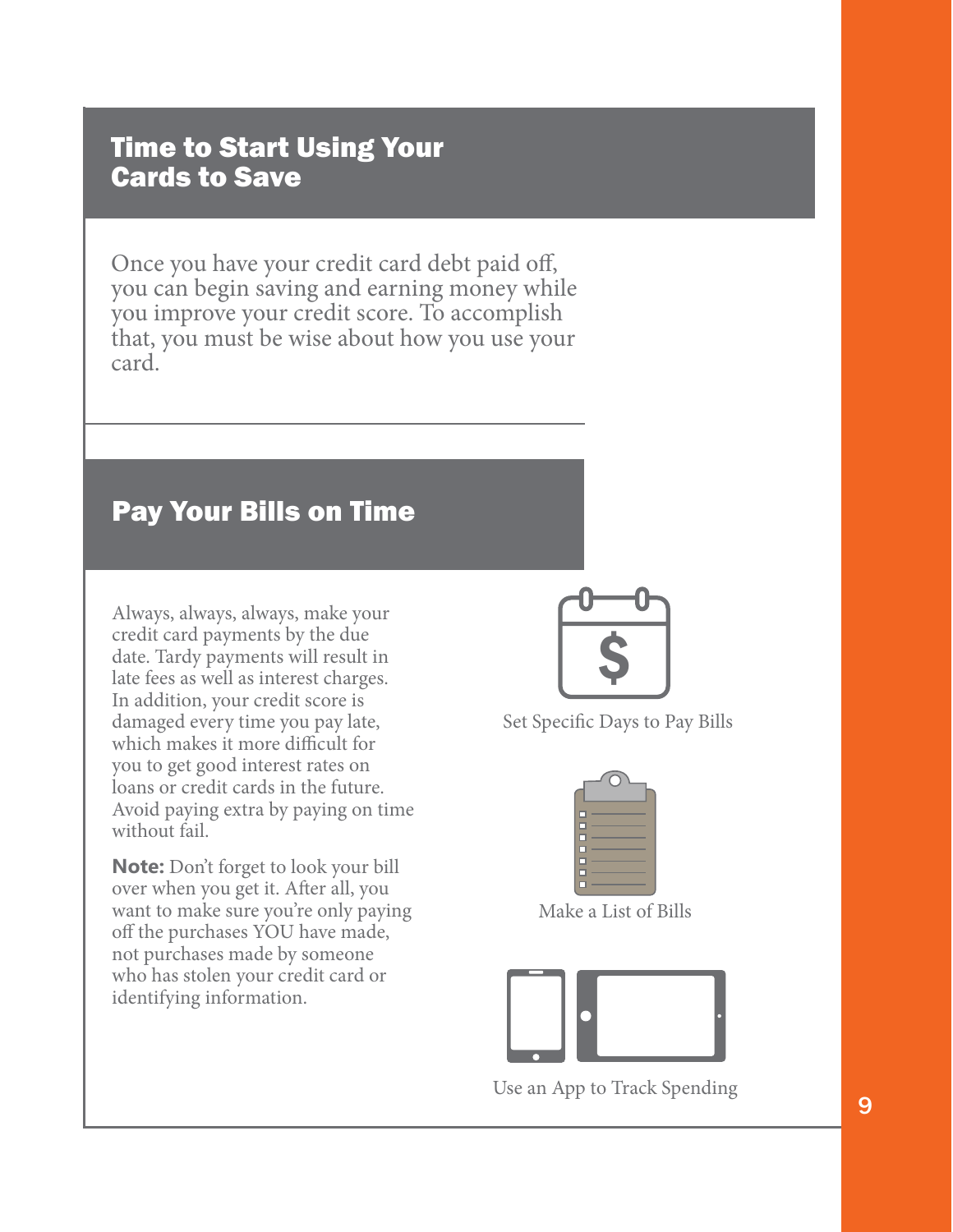#### <span id="page-9-0"></span>Pay Cards off Completely Each Month

**The Basics:** If you use your rewards card to make purchases each month, you will get the money or other reward the card promises. BUT, if you don't pay off your rewards card at the end of the month, the interest charges you pay can easily be greater than the rewards.

If you pay the card off at the end of the month, you get the rewards and pay nothing extra. Keep doing this and you can actually make money because you won't have to pay interest or fees. If the card gives you extra flights, interesting gifts, or cash back, that's essentially money in your pocket!

**Trick:** Buy yourself time on paying down your debt by waiting to make larger purchases until right after your statement closes. Once your statement closes, you usually have around 20 to 25 days to pay the balance.

If you make a purchase the day after the statement closes, you have 20 to 25 days before your next statement (which won't have your large purchase on it). Then you'll have another 20 to 25 days before the statement (which does have the large purchase on it) arrives. This can give you 50 to 55 days to come up with the money to pay the balance.

#### <span id="page-9-1"></span>Use Non-rewards Cards to Bridge Gaps

Keep a [low-interest, non-rewards credit](https://www.vsecu.com/loans/credit-cards--credit-lines/credit-cards/vermont-platinum-credit-card/overviewhttp://)  [card](https://www.vsecu.com/loans/credit-cards--credit-lines/credit-cards/vermont-platinum-credit-card/overviewhttp://) in your pocket for times when you know you're not going to make the end-of-month payoff date. If you think you won't be able to pay, transfer your balance(s) to the non-rewards card, which will charge a lower interest rate.



**Note:** If you do end up paying late, for whatever reason, ask the credit card company to remove the late fees. They don't have to do this for you, but they may make an exception if you have a good relationship with them and have historically paid on time.